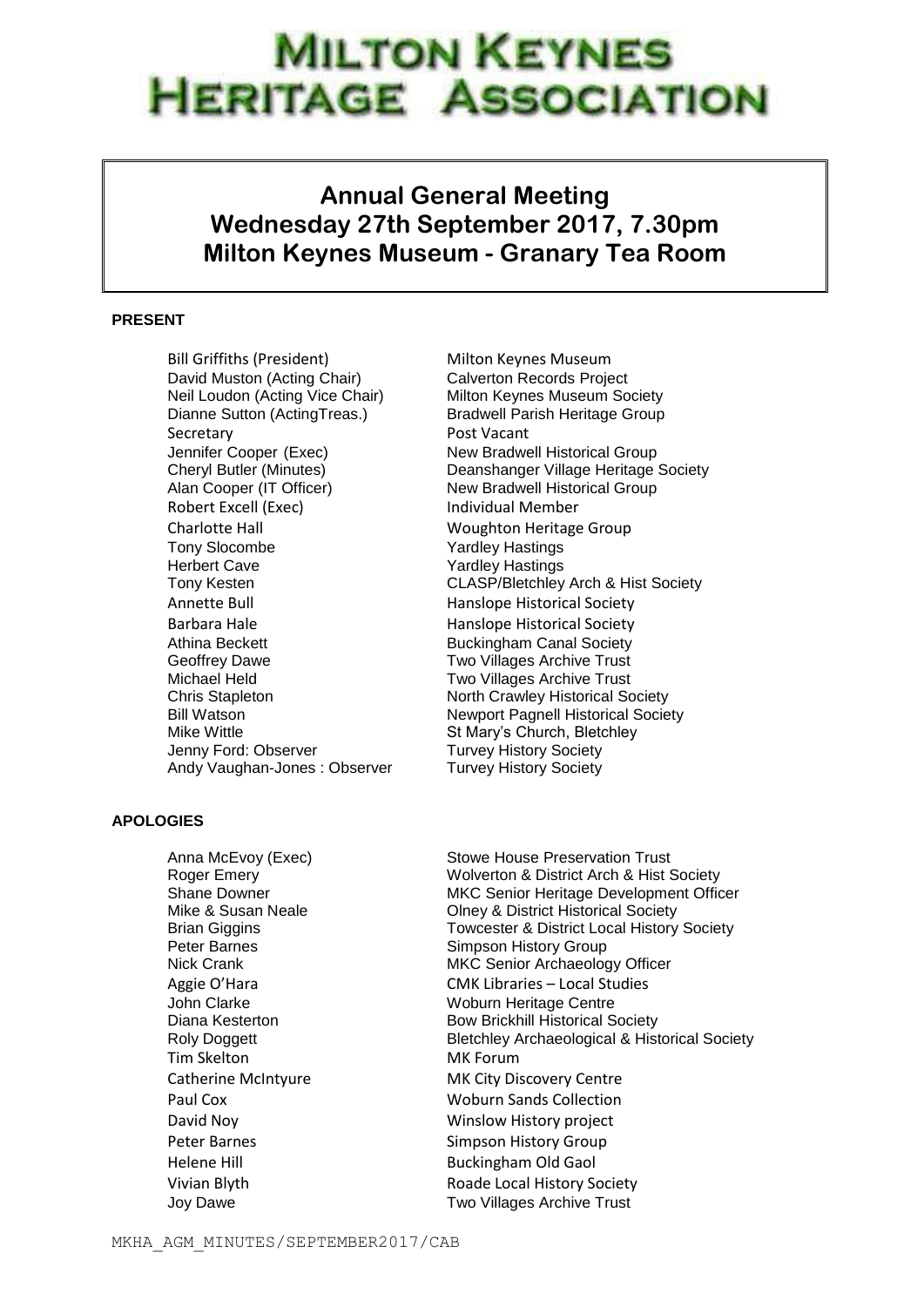| 1.0<br><b>Welcome &amp; Introduction</b><br>Dave welcomed new members, visitors from Turvey Historical Society, along with longstanding<br>members. Papers circulated electronically via Monday issues of MKHA News. Have Members found this<br>an acceptable way of obtaining and viewing them. Meeting agreed.<br>Bill was thanked for providing the venue and Dianne for organising the refreshments.<br>Guest Speaker: Bill Griffiths to update members on Heritage MK matters.<br>Dave outlined the Agenda for the evening asking for notice of Any Other Business from the floor: Neil<br>Loudon - 2018 Data Protection Regulations.<br><b>Guest Speaker: Bill Griffiths - Heritage MK presentation</b><br>2.0<br>Bill explained that the formerly known Consortium, &MK Collection, had been rebranded as Heritage<br>MK. Made up of five local, major Museum & Archive organisations (Bletchley Park, Cowper & Newton<br>Museum, Living Archive MK, MK City Discovery Centre and Milton Keynes Museum). The group had<br>been supported by MK Council and in particular by Shane Downer, MKC Senior Heritage Development<br>Officer. He reviewed how they had worked together especially in the MK50 birthday anniversary year.<br>STACCess Project: 4-5 year project has now been completed, it was funded by Heritage Lottery Fund<br>and trained volunteers in storage, training, cataloguing, digitisation, care of Partner collections and<br>making them more accessible to the public through a series of exhibitions. 5 differently themed<br>exhibitions, using the collections worked on, were staged retail units in the Centre: mk shopping centre<br>and the grand finale project January exhibition.<br>January 2017 Exhibition: MK50 - A New City Comes to Life, in Middleton Hall Centre: mk shopping<br>centre. Bill showed some statistics from the final report which showed that nearly half a million people<br>visited the high quality exhibition over 10 <sup>th</sup> January-23 <sup>rd</sup> January. He was surprised that the mainly local<br>visitors had stayed for fairly long periods and read the panels; it wasn't the activities, the exhibits but<br>the images, maps and information that captured the audience's attention. A lesson learned for the<br>Museum's new post 1967 gallery. Heritage MK thanked the Staff and volunteers for the great success.<br>The book of the exhibition was shown and is another excellent output with all proceeds going back<br>directly to Heritage MK organisation for funding further joint initiatives.<br>MK Festival of History - June 2016 was the next major collective event led by MK Museum and which | Item |
|-----------------------------------------------------------------------------------------------------------------------------------------------------------------------------------------------------------------------------------------------------------------------------------------------------------------------------------------------------------------------------------------------------------------------------------------------------------------------------------------------------------------------------------------------------------------------------------------------------------------------------------------------------------------------------------------------------------------------------------------------------------------------------------------------------------------------------------------------------------------------------------------------------------------------------------------------------------------------------------------------------------------------------------------------------------------------------------------------------------------------------------------------------------------------------------------------------------------------------------------------------------------------------------------------------------------------------------------------------------------------------------------------------------------------------------------------------------------------------------------------------------------------------------------------------------------------------------------------------------------------------------------------------------------------------------------------------------------------------------------------------------------------------------------------------------------------------------------------------------------------------------------------------------------------------------------------------------------------------------------------------------------------------------------------------------------------------------------------------------------------------------------------------------------------------------------------------------------------------------------------------------------------------------------------------------------------------------------------------------------------------------------------------------------------------------------------------------------------------------------------------------------------------------------------------------------------------------------------------------------------------------------------------------------------------------------------------|------|
|                                                                                                                                                                                                                                                                                                                                                                                                                                                                                                                                                                                                                                                                                                                                                                                                                                                                                                                                                                                                                                                                                                                                                                                                                                                                                                                                                                                                                                                                                                                                                                                                                                                                                                                                                                                                                                                                                                                                                                                                                                                                                                                                                                                                                                                                                                                                                                                                                                                                                                                                                                                                                                                                                                     |      |
|                                                                                                                                                                                                                                                                                                                                                                                                                                                                                                                                                                                                                                                                                                                                                                                                                                                                                                                                                                                                                                                                                                                                                                                                                                                                                                                                                                                                                                                                                                                                                                                                                                                                                                                                                                                                                                                                                                                                                                                                                                                                                                                                                                                                                                                                                                                                                                                                                                                                                                                                                                                                                                                                                                     |      |
|                                                                                                                                                                                                                                                                                                                                                                                                                                                                                                                                                                                                                                                                                                                                                                                                                                                                                                                                                                                                                                                                                                                                                                                                                                                                                                                                                                                                                                                                                                                                                                                                                                                                                                                                                                                                                                                                                                                                                                                                                                                                                                                                                                                                                                                                                                                                                                                                                                                                                                                                                                                                                                                                                                     |      |
|                                                                                                                                                                                                                                                                                                                                                                                                                                                                                                                                                                                                                                                                                                                                                                                                                                                                                                                                                                                                                                                                                                                                                                                                                                                                                                                                                                                                                                                                                                                                                                                                                                                                                                                                                                                                                                                                                                                                                                                                                                                                                                                                                                                                                                                                                                                                                                                                                                                                                                                                                                                                                                                                                                     |      |
|                                                                                                                                                                                                                                                                                                                                                                                                                                                                                                                                                                                                                                                                                                                                                                                                                                                                                                                                                                                                                                                                                                                                                                                                                                                                                                                                                                                                                                                                                                                                                                                                                                                                                                                                                                                                                                                                                                                                                                                                                                                                                                                                                                                                                                                                                                                                                                                                                                                                                                                                                                                                                                                                                                     |      |
|                                                                                                                                                                                                                                                                                                                                                                                                                                                                                                                                                                                                                                                                                                                                                                                                                                                                                                                                                                                                                                                                                                                                                                                                                                                                                                                                                                                                                                                                                                                                                                                                                                                                                                                                                                                                                                                                                                                                                                                                                                                                                                                                                                                                                                                                                                                                                                                                                                                                                                                                                                                                                                                                                                     |      |
|                                                                                                                                                                                                                                                                                                                                                                                                                                                                                                                                                                                                                                                                                                                                                                                                                                                                                                                                                                                                                                                                                                                                                                                                                                                                                                                                                                                                                                                                                                                                                                                                                                                                                                                                                                                                                                                                                                                                                                                                                                                                                                                                                                                                                                                                                                                                                                                                                                                                                                                                                                                                                                                                                                     |      |
|                                                                                                                                                                                                                                                                                                                                                                                                                                                                                                                                                                                                                                                                                                                                                                                                                                                                                                                                                                                                                                                                                                                                                                                                                                                                                                                                                                                                                                                                                                                                                                                                                                                                                                                                                                                                                                                                                                                                                                                                                                                                                                                                                                                                                                                                                                                                                                                                                                                                                                                                                                                                                                                                                                     |      |
|                                                                                                                                                                                                                                                                                                                                                                                                                                                                                                                                                                                                                                                                                                                                                                                                                                                                                                                                                                                                                                                                                                                                                                                                                                                                                                                                                                                                                                                                                                                                                                                                                                                                                                                                                                                                                                                                                                                                                                                                                                                                                                                                                                                                                                                                                                                                                                                                                                                                                                                                                                                                                                                                                                     |      |
|                                                                                                                                                                                                                                                                                                                                                                                                                                                                                                                                                                                                                                                                                                                                                                                                                                                                                                                                                                                                                                                                                                                                                                                                                                                                                                                                                                                                                                                                                                                                                                                                                                                                                                                                                                                                                                                                                                                                                                                                                                                                                                                                                                                                                                                                                                                                                                                                                                                                                                                                                                                                                                                                                                     |      |
|                                                                                                                                                                                                                                                                                                                                                                                                                                                                                                                                                                                                                                                                                                                                                                                                                                                                                                                                                                                                                                                                                                                                                                                                                                                                                                                                                                                                                                                                                                                                                                                                                                                                                                                                                                                                                                                                                                                                                                                                                                                                                                                                                                                                                                                                                                                                                                                                                                                                                                                                                                                                                                                                                                     |      |
|                                                                                                                                                                                                                                                                                                                                                                                                                                                                                                                                                                                                                                                                                                                                                                                                                                                                                                                                                                                                                                                                                                                                                                                                                                                                                                                                                                                                                                                                                                                                                                                                                                                                                                                                                                                                                                                                                                                                                                                                                                                                                                                                                                                                                                                                                                                                                                                                                                                                                                                                                                                                                                                                                                     |      |
| showed how Heritage MK worked with MKHA organisations and The Parks Trust. Bill thanked all those<br>organisations that took part, alongside the Re-enactment Societies. The emphasis on heritage-based<br>activities really worked and Heritage MK were impressed at the diversity MKHA groups put on. The<br>inaugural event in Campbell Park was another success and lessons have been learned when considering<br>staging another event, e.g. story telling place the eras of the story tellers into distinct groups, site<br>directional signs and information boards should be installed. If participating groups have any feedback<br>please send to MKHA Exec, who will collate and pass on views to Heritage MK. 11,000 people a day<br>visited the event. Does MKHA wish to see the event held again? Attending members gave a positive                                                                                                                                                                                                                                                                                                                                                                                                                                                                                                                                                                                                                                                                                                                                                                                                                                                                                                                                                                                                                                                                                                                                                                                                                                                                                                                                                                                                                                                                                                                                                                                                                                                                                                                                                                                                                                                   |      |
| response also stating it was a positive experience for MKHA groups bringing them together exchanging<br>information, improving relations and networks.                                                                                                                                                                                                                                                                                                                                                                                                                                                                                                                                                                                                                                                                                                                                                                                                                                                                                                                                                                                                                                                                                                                                                                                                                                                                                                                                                                                                                                                                                                                                                                                                                                                                                                                                                                                                                                                                                                                                                                                                                                                                                                                                                                                                                                                                                                                                                                                                                                                                                                                                              |      |
| <b>Future of Heritage MK:</b><br>Generally the 5 organisations all have different bases, 3 have public opening venues and 2-3 have<br>sustainability issues (mainly financial). BP and MKM are financially sound and growing. HMK would like<br>to see MKHA a member but it's too early to offer the invitation until its own strategy, aims and                                                                                                                                                                                                                                                                                                                                                                                                                                                                                                                                                                                                                                                                                                                                                                                                                                                                                                                                                                                                                                                                                                                                                                                                                                                                                                                                                                                                                                                                                                                                                                                                                                                                                                                                                                                                                                                                                                                                                                                                                                                                                                                                                                                                                                                                                                                                                    |      |
| objectives are established. HMK has to find stronger ways of working together and is to review its<br>operation and strategy on how to move forward. It has recognised it works well jointly on staging<br>events. Possible areas to be developed:<br>1. Undertake 2 major events on alternate year s in Middleton Hall/Campbell Park/The Bowl                                                                                                                                                                                                                                                                                                                                                                                                                                                                                                                                                                                                                                                                                                                                                                                                                                                                                                                                                                                                                                                                                                                                                                                                                                                                                                                                                                                                                                                                                                                                                                                                                                                                                                                                                                                                                                                                                                                                                                                                                                                                                                                                                                                                                                                                                                                                                      |      |
| 2. Re visit exhibitions in empty retail units in Centre:mk, shopping management who have been thrilled<br>with STACCess outputs should be contacted<br>3. Look at co-operating more with other local organisations, including MKHA, plus health and well being                                                                                                                                                                                                                                                                                                                                                                                                                                                                                                                                                                                                                                                                                                                                                                                                                                                                                                                                                                                                                                                                                                                                                                                                                                                                                                                                                                                                                                                                                                                                                                                                                                                                                                                                                                                                                                                                                                                                                                                                                                                                                                                                                                                                                                                                                                                                                                                                                                      |      |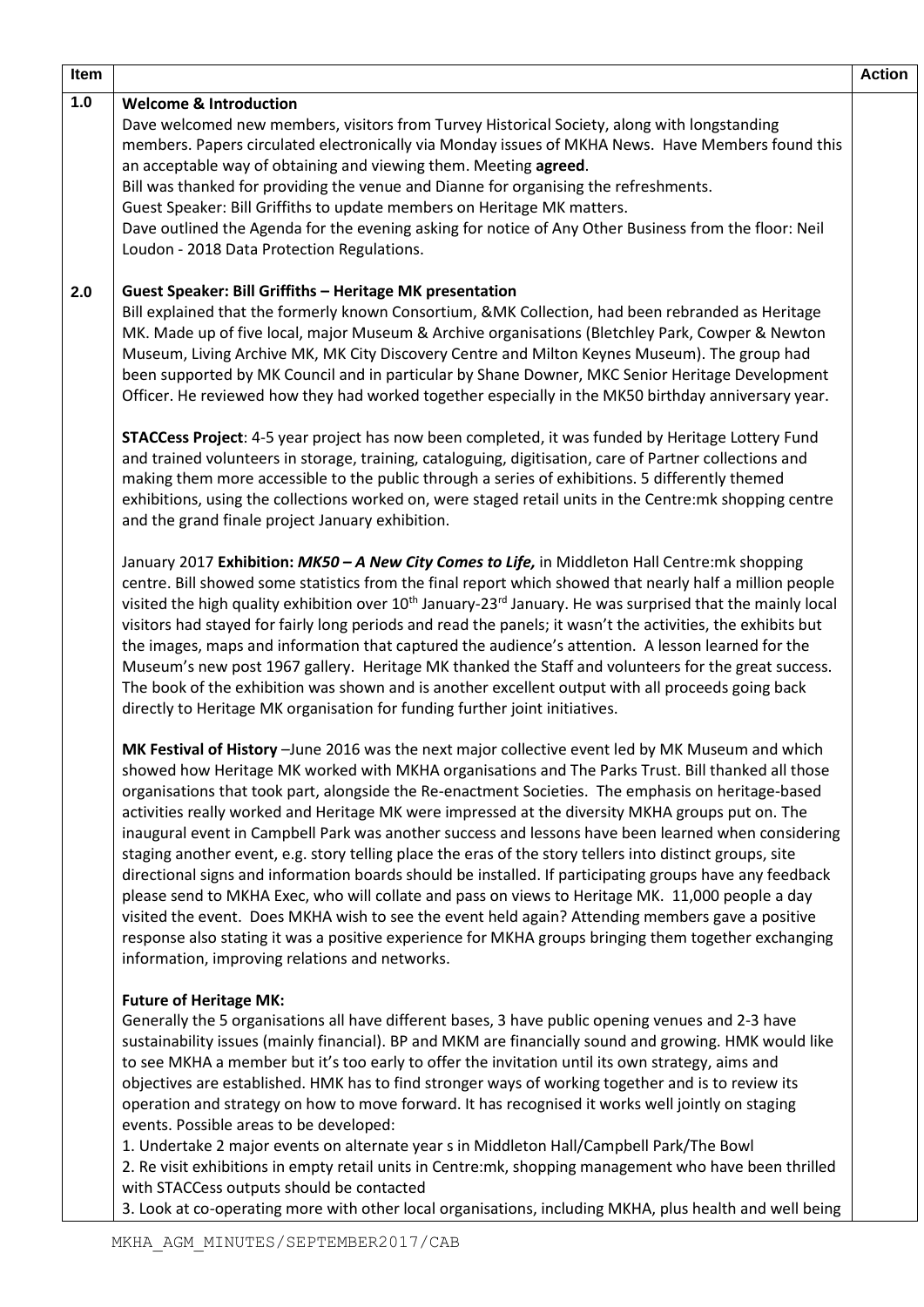**3.0 3.1 4.0 5.0** groups, ethnic minority groups among others. **New Galleries, MK Museum** Bill will update at a later date and hopefully combine with a tour. The expected gallery build handover is 5 th December 2017 Dave thanked Bill for his review and welcomed working and supporting Heritage MK in future events and activities **Approval of AGM Minutes 2016** Minutes of the AGM held 28<sup>th</sup> September 2016 were approved Proposer: Dianne Sutton Bradwell Parish Heritage Group, Seconder: Jennifer Cooper, New Bradwell History Group **Matters Arising** Bill Reported: the *Bloomer* had been located in the grounds of the Museum and can be seen from the road on the corner of McConnell Drive and Miller Way. **Business Plan Update – Neil Loudon** Neil reminded members of the Business Plan and hoped they had looked at the circulated latest version. It was being presented to the meeting for formal acceptance by the members. The plan will reviewed regularly and work will continue by the Exec on the Action Plan (also circulated). The Action Plan: Neil outlined some of the division of immediate, short term, medium and long term aims and objectives to be undertaken by the Exec on behalf of the Members and this document would continue to be reviewed, amended and updated through next Exec working year. Some of the examples of immediate and short term actions include *Accounts & Finance:* MKC Grant may be faded out need to find other streams of future income and support. *Membership Engagement:* Develop the ARCH:MK project bid to HLF and run pilot studies on digital information management training courses on 2D material. Continues transfer of Member websites to Wordpress based system*. Training:* relevant courses in response to member requirements including Powerpoint, Wordpress, care and conservation of collections. *Marketing & Publicity:* Develop MKHA branded materials, e.g. heritage maps. Promotion of MK heritage attending events etc Exec believes this is the correct method and should members have any thoughts, concerns or recommendations please contact any member of the Exec. The Business Plan with its Action Plan was Proposed: Charlotte Hall, Woughton Heritage Group and Seconded: Tony Keston, CLASP, with all attending members voting unanimously **to adopt**. **Chairman's Report** Dave reported on MKHA's activities over the past year, he listed the quarterly main member meetings, and the Exec meetings held through 2016/17. Dave thanked the Exec Committee for their work and reported on its activities over the last year, which has included efforts and administrative work on issues such as MKHA Exec Succession, Insurance, Data Protection, Closing of Discover MK exhibition venues Westcroft media screen removed and reinstalled in MKM Training Hut The Association currently has 66 members with potentially 3 new organisations under consideration and 3 further initial contacts having been made. If you know of neighbouring heritage, church interested groups please make contact and spread the word. Exec members will gladly assist offering talks and presentations. Work of Member groups is reported at the quarterly Main Member meetings if you've done something and have accompanying photos please send them to Chair prior to the meeting for your report: Pictures tell more than a thousand words. Member Activities/Benefits: It's been a busy year for many members with MK50 providing the impetus for events.

MK50 January exhibition several MKHA group members offered their services as 'Friendly Helpers' to assist with the largest heritage exhibition in Centre:mk shopping centre in January.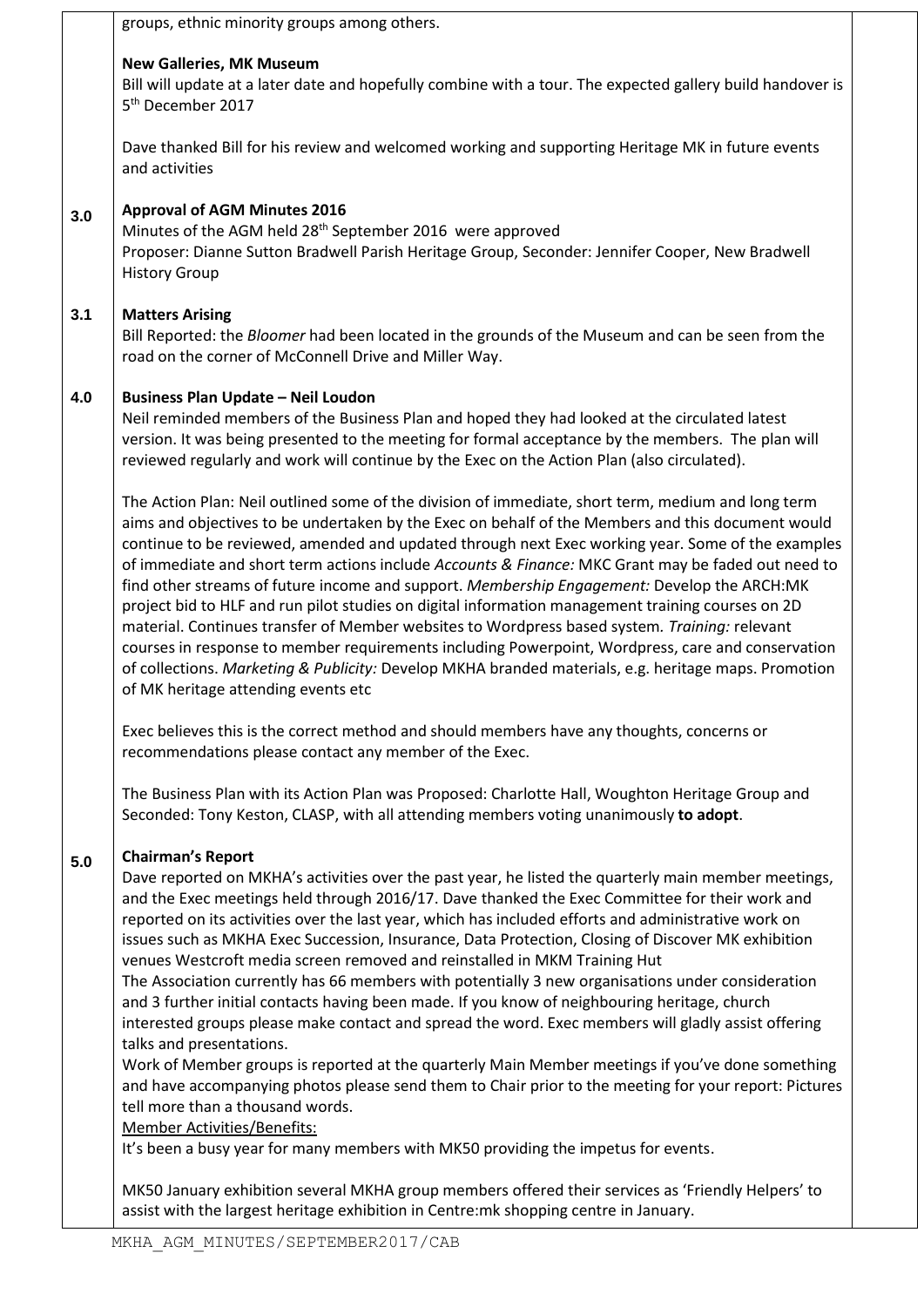|                   | MK50 Birthday weekend events several groups participated staging heritage events and activities - well<br>done                                                                                                                                                                                                                                                                                                                                                                                                                                                                                                                                                                                                                                                                                                                          |
|-------------------|-----------------------------------------------------------------------------------------------------------------------------------------------------------------------------------------------------------------------------------------------------------------------------------------------------------------------------------------------------------------------------------------------------------------------------------------------------------------------------------------------------------------------------------------------------------------------------------------------------------------------------------------------------------------------------------------------------------------------------------------------------------------------------------------------------------------------------------------|
|                   | Dave thanked all those involved in the Festival of History Heritage MK's contribution to MK50<br>celebrations. Many groups initially showed interest was shown by many but conflicting date events and<br>manpower resources limited some from participating. Finally 17 groups participated in MKHAs largest<br>combined project.                                                                                                                                                                                                                                                                                                                                                                                                                                                                                                      |
|                   | Participating groups all received individual pull-up marketing banners. Dave thanked Heritage MK for<br>the generous offer and knew members were proud to own well-designed professional publicity<br>material. Thanks to Paul Messham for the design and Cheryl Butler for collating and organising.<br>Heritage Open Days September 2017 (theme MK50) It was the 15 <sup>th</sup> year and 74 events were held across<br>the region; in comparison the first HODs had only 17 events. Several groups reported record breaking<br>numbers despite bad weather and total of 16,000 visitors + (still counting). Alan designed the website<br>which had 11,000 visits in September alone. Chair thanked Living Archive MK, Dianne Sutton and Alan<br>Cooper for all their hard work. 2018 HODs event dates 13-16 <sup>th</sup> September |
|                   | MKC Library, via Robert Excell, has made old Ordnance Survey maps available to members at several<br>meetings. Some areas still available                                                                                                                                                                                                                                                                                                                                                                                                                                                                                                                                                                                                                                                                                               |
|                   | Training courses have continued on website and transferring to WordPress. Members meet every<br>Wednesday morning in MK Museum IT hut. Other courses have included large document digitisation<br>courses and stitching images in Photoshop, and scanning negative, transparencies and positives.                                                                                                                                                                                                                                                                                                                                                                                                                                                                                                                                       |
|                   | Cheryl will collect members names of those interested in the forthcoming Digitisation and Digestives<br>course in November at the end of the meeting                                                                                                                                                                                                                                                                                                                                                                                                                                                                                                                                                                                                                                                                                    |
| 6.0               | Treasurer's report - Dianne Sutton<br>2016/17 Account Papers circulated and presented on screen. Income figures show importantly the<br>investing of £5k on long term deposit earned a lot more interest.<br>Expenditure: a lot more was given in grants than last year (MK50). MKHA promotional leaflets cost<br>£1238.68                                                                                                                                                                                                                                                                                                                                                                                                                                                                                                              |
|                   | Usual MKHA auditor Mr Hodgkiss has moved from the area but new examiner was appointed Dr John<br>Barber, many thanks for his services.                                                                                                                                                                                                                                                                                                                                                                                                                                                                                                                                                                                                                                                                                                  |
| 7.0               | MK HA Constitution - Neil Loudon<br>Papers were circulated prior to the meeting. The Constitution amends from last year had been revised<br>Changes to grant conditions<br>1.<br>2. Re-elected Executive Officers can stand in an Acting Capacity for no greater than 2 years,<br>allowing Officers to continue in Office for 7 years in total. Membership had been given notice<br>at meetings throughout the year that all Officers were reaching the 7 year maximum term.<br>Hence next agenda item MKHA Officer succession                                                                                                                                                                                                                                                                                                          |
| 8.0<br>8.1<br>8.2 | <b>MKHA Election of Officers &amp; Executive Committee</b><br>Officers and Exec Members all resigned - terms of office have expired. Exec Members have agreed to<br>continue for the year but Officers will change roles.<br><b>Executive Committee elections:</b>                                                                                                                                                                                                                                                                                                                                                                                                                                                                                                                                                                      |
|                   | Only one nomination had been received prior to the meeting for Charlotte Hall. Charlotte has strong<br>educational interests and Catherine McIntyre, as archivist at MKCDC and Heritage MK were invited by<br>existing Exec to attend meetings and both agreed to become members of Exec Committee.<br>Charlotte Hall, Woughton Heritage Group to Executive Committee. Proposer Dianne Sutton Bradwell<br>Parish Heritage Group, Seconder: Jennifer Cooper, New Bradwell Heritage Group unanimously                                                                                                                                                                                                                                                                                                                                     |
|                   | approved<br>Catherine Mc Intyre, Proposer: Cheryl Butler, Deanshanger Village Heritage Society, Seconder: Robert<br>Excell, Individual Member, unanimously approved                                                                                                                                                                                                                                                                                                                                                                                                                                                                                                                                                                                                                                                                     |
|                   | Anna McEvoy, Stowe House Preservation Trust (former Exec Member) in absentia. Proposer: Jennifer<br>Cooper, New Bradwell Heritage Group, Seconder: Neil Loudon, Milton Keynes Museum Society,                                                                                                                                                                                                                                                                                                                                                                                                                                                                                                                                                                                                                                           |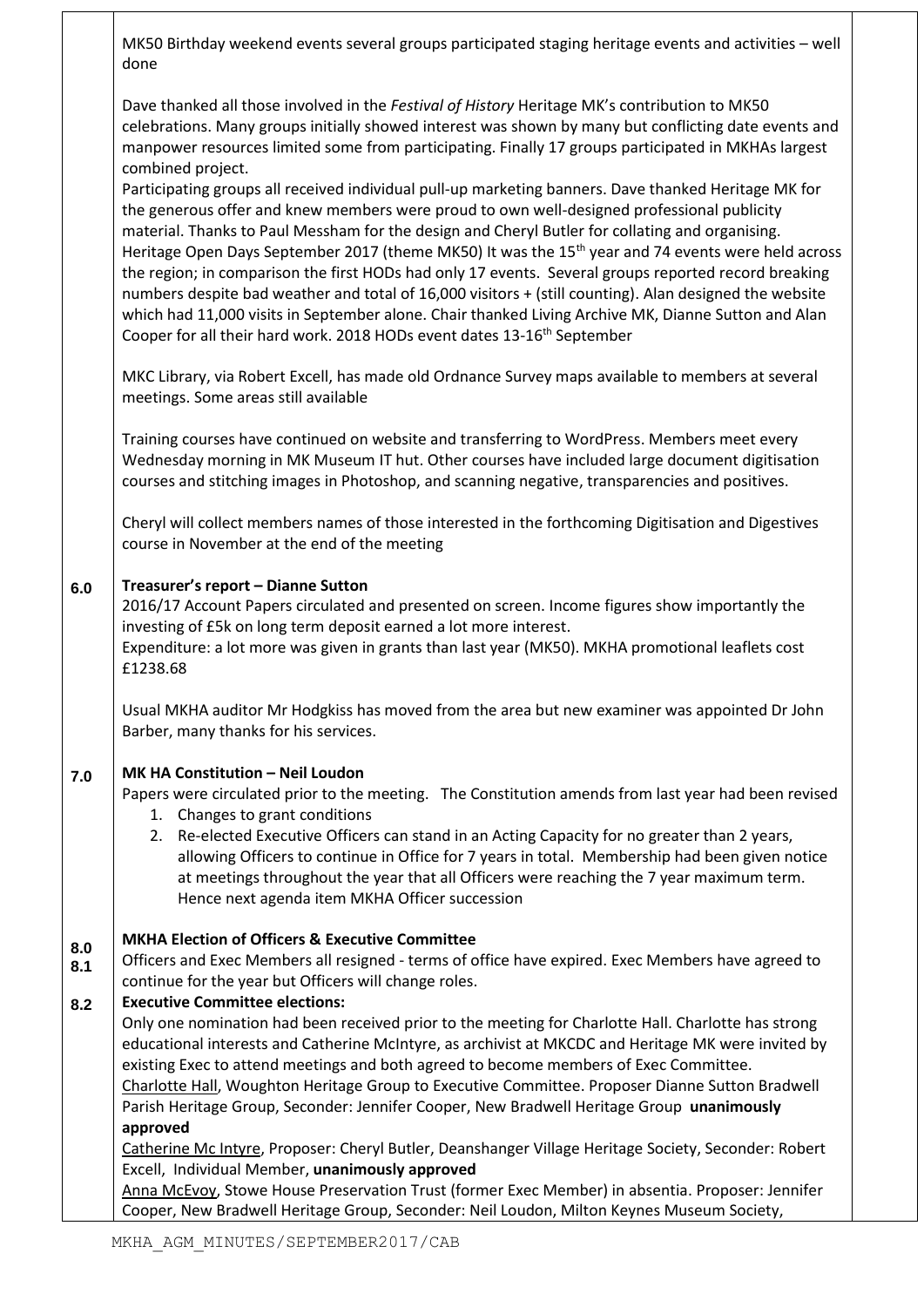|              | unanimously approved                                                                                                                                                                                                                                                                                                                                                                                                                                                                                                                                                                                                                                                                                                                                  |
|--------------|-------------------------------------------------------------------------------------------------------------------------------------------------------------------------------------------------------------------------------------------------------------------------------------------------------------------------------------------------------------------------------------------------------------------------------------------------------------------------------------------------------------------------------------------------------------------------------------------------------------------------------------------------------------------------------------------------------------------------------------------------------|
|              | Alan Cooper, New Bradwell Heritage Group, (IT / Web Coordinator). Proposer: Dianne Sutton, Bradwell<br>Parish Heritage Group Seconder: Mike Held, Two Villages Archive Trust, unanimously approved<br>Jennifer Cooper, New Bradwell Heritage Group. Proposer: Barbara Hale, Hanslope & District Historical<br>Society, Seconder: Dave Muston Calverton Records Project, unanimously approved<br>Cheryl Butler, Deanshanger village Heritage Society. Proposer: Tony Keston, CLASP Seconder: Alan<br>Cooper, New Bradwell Heritage Group, unanimously approved<br>Neil Loudon, Milton Keynes Museum Society. Proposer: Cheryl Butler, Deanshanger Village Heritage<br>Society, Seconder: Charlotte Hall, Woughton Heritage Group, unanimously approved |
| 8.3          | <b>Officer &amp; Executive Committee</b><br>Chair: Robert Excell, Individual Member, Proposer: Neil Loudon Milton Keynes Museum Society<br>Seconder: Cheryl Butler, Deanshanger Village Heritage Society, unanimously approved<br>Vice Chair: Dave Muston, Calverton Records Project. Proposer: Jennifer Cooper, New Bradwell Heritage<br>Group, Seconder: Chris Stapleton, North Crawley Historical Society, unanimously approved<br>Treasurer: Dianne Sutton shadowed by Charlotte Hall, Dianne Sutton, Bradwell Parish heritage group,                                                                                                                                                                                                             |
|              | Charlotte Hall, Woughton Heritage Group. Proposer: Alan Cooper, New Bradwell Heritage Group,<br>Seconder: Geoff Dawe, Two Villages Archive Trust, unanimously approved<br>Honorary Secretary: POST VACANT - Exec Committee will share duties as previously                                                                                                                                                                                                                                                                                                                                                                                                                                                                                            |
| 8.4          | Propser: Tony Kesten, CLASP, Seconded by Michael Held, Two Villages Archive Trust, a vote of thanks to<br>the Officers and Executive Committee for the work they have undertaken on behalf of the Members<br>over the past years, unanimously approved                                                                                                                                                                                                                                                                                                                                                                                                                                                                                                |
| 9.0          | <b>AHA-MK</b><br>MKHA Exec Committee members continue to attend Arts & Heritage Alliance MK meetings and will<br>keep members advised of relevant information and activities via MKHA News.                                                                                                                                                                                                                                                                                                                                                                                                                                                                                                                                                           |
| 10.0         | MK Council & MKHA awarded Grants<br>Neil reported: MKHA has received a grant from MK Council via the Heritage Officer for the next three<br>years. So please apply for grants, forms are downloadable from the MKHA website and ensure your<br>application meets the qualifying criteria and conditions (which are in-line with MKC policies). If you<br>need help please contact any Exec Member. MK Council was thanked for its continued support.<br>A variety of different grants awarded this tear were shown to inform and encourage the diversity of<br>applications                                                                                                                                                                           |
| 11.0<br>11.1 | <b>Any Other Business</b><br>Dianne reported that there are still MK Heritage Maps available for groups to sell at their events, it will<br>help raise money for your group.<br>MKHA leaflets are also available.                                                                                                                                                                                                                                                                                                                                                                                                                                                                                                                                     |
| 11.2         | Discovering MK App has been launched for MK50 for use on Smart phones only. 50 icons around the<br>area are highlighted                                                                                                                                                                                                                                                                                                                                                                                                                                                                                                                                                                                                                               |
| 11.3         | Cheryl reported on the upcoming MK50 Showcase: January 2018 in CMK Library Finale to end of MK50<br>projects event to any group who has held an event/activity for MK50. Call out for contributions will be<br>made soon.                                                                                                                                                                                                                                                                                                                                                                                                                                                                                                                             |
| 11.4         | Data Protection Policy and forthcoming 2018 regulations<br>With the forthcoming regulations on Data Protection due in May 2018 which indicates that any<br>personal and financial information held by groups must be securely and safely held- probably means it<br>has to be encrypted. Heritage industry and many other organisations are producing information on the<br>requirements of the forthcoming regulations. Failure to comply will incur large fines and possible<br>prosecution                                                                                                                                                                                                                                                         |
|              | MHA Exec is creating an MKHA Documentation Policy - this review looks at all financial and personal<br>data held on its systems by the organisation and Exec Committee members. MKHA has been<br>researching the impact and possible repercussions of the regulations on itself. The Exec will formulate a<br>Data Protection Policy to add to the policies already held as Key Documents and ask Members to                                                                                                                                                                                                                                                                                                                                          |